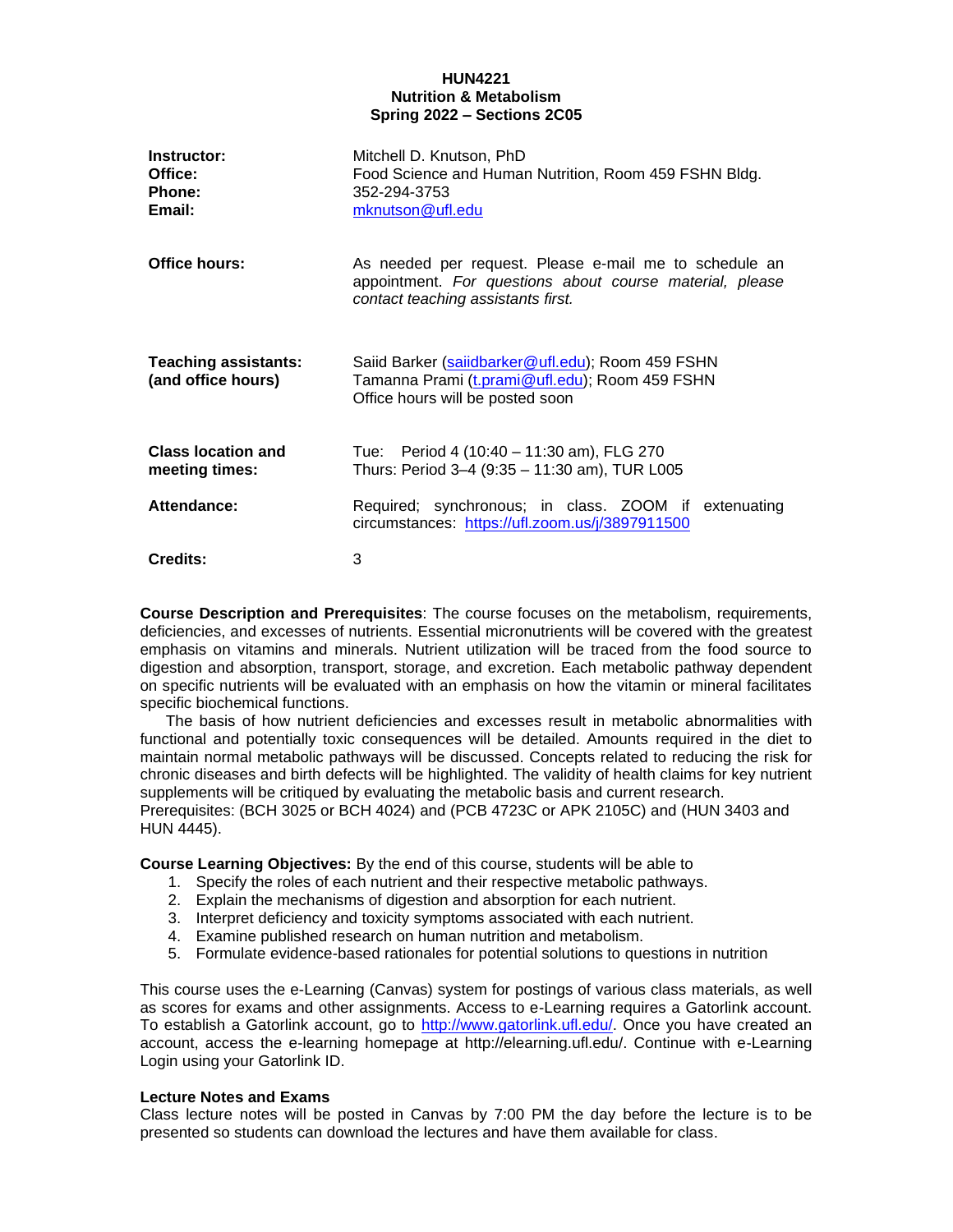**Recommended textbook:** None. Online supplemental resources will be posted in e-Learning.

**Class Attendance and Demeanor:** Students are expected to attend all classes, to arrive on time and to leave when dismissed by the instructor. Students are expected to show courtesy to their classmates and instructor by turning cell phone ringers off before the class period begins and refraining from engaging in conversations during class unless directed to do so by the instructor. For questions regarding attendance policies, please see UF Attendance Policy: <https://catalog.ufl.edu/UGRD/academic-regulations/attendance-policies/>

Our class sessions will be audio visually recorded for students in the class to refer back and for enrolled students who are unable to attend live. Students who participate with their camera engaged or utilize a profile image are agreeing to have their video or image recorded. If you are unwilling to consent to have your profile or video image recorded, be sure to keep your camera off and do not use a profile image. Likewise, students who un-mute during class and participate orally are agreeing to have their voices recorded. If you are not willing to consent to have your voice recorded during class, you will need to keep your mute button activated and communicate exclusively using the "chat" feature, which allows students to type questions and comments live. The chat will not be recorded or shared. As in all courses, unauthorized recording and unauthorized sharing of recorded materials is prohibited.

## **COVID-19 Response Statements**

We will have face-to-face instructional sessions to accomplish the student learning objectives of this course. To minimize the risk of spread of COVID-19, UF Health urges everyone to wear masks indoors. UF Health also recommends you wear the more form-fitting KN95 or N95 pouches instead of looser blue surgical or cloth masks to enhance protection. If you are experiencing COVID-19 click on the links below for guidance from the CDC and UF Health:

<https://www.cdc.gov/coronavirus/2019-ncov/symptoms-testing/symptoms.html> ; please use the UF Health screening system and follow the instructions on whether you are able to attend class. Click here [https://coronavirus.ufhealth.org/screen-test-protect/covid-19-exposure-and](https://coronavirus.ufhealth.org/screen-test-protect/covid-19-exposure-and-symptoms-who-do-i-call-if/)[symptoms-who-do-i-call-if/](https://coronavirus.ufhealth.org/screen-test-protect/covid-19-exposure-and-symptoms-who-do-i-call-if/) for UF Health guidance on what to do if you have been exposed to or are experiencing Covid-19 symptoms.

**Student Evaluation:** Three exams and ten quizzes will be used to evaluate student performance. Each exam will be worth 100 points and will cover approximately one-third of the semester's course content. Exams and quizzes must be taken when scheduled. Absence from an exam or quiz will result in a grade of "0" unless there are unavoidable extenuating circumstances (subject to our discretion) that can be documented to our satisfaction. Extenuating circumstances include unavoidable, unplanned situations such as illness (chart note from physician or clinic; vague notes such as "was seen" are not acceptable); family death (dated obituary); accident (police report); etc. **Make up exams will NOT be given.** An excused, documented absence from an exam will result in the grade for the missed exam being calculated as the average of the other two exams.

 Eleven 10-point quizzes will be given. **Make up quizzes will NOT be given.** The lowest quiz grade will be dropped and ten quiz grades will be counted towards the final grade. A missed quiz will count as the dropped quiz. Any other missed quizzes will result in a grade of "0" unless there are unavoidable extenuating circumstances as mentioned above or you have an interview at a professional school, which also will require documentation. An excused, documented absence from a quiz will result in the grade for the missed quiz being calculated as the average of the other quizzes.

 Periodic bonus points may be given on unscheduled dates to check attendance. Bonus points will be added to total points at the end of the semester. **There will be NO make-up bonus points even if the absence is excused.**

| <b>Performance Indicators</b>                     | <b>Points</b> |
|---------------------------------------------------|---------------|
| EXAM 1                                            | 100           |
| EXAM 2                                            | 100           |
| EXAM 3 (includes cumulative component)            | 100           |
| 11 QUIZZES (drop lowest grade; 10 graded quizzes) | 100           |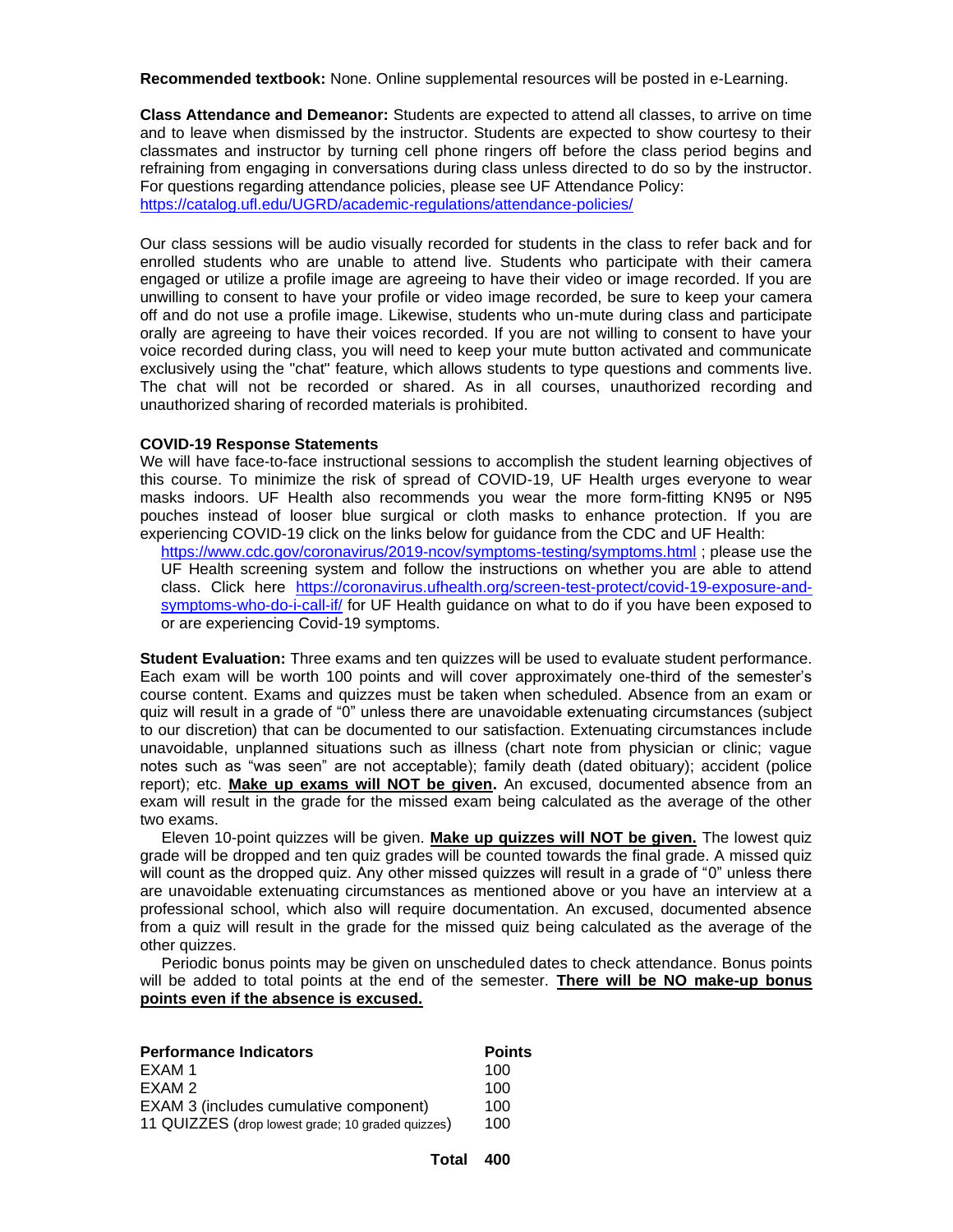Grading scale:

 $A = 370-400$   $A = 358-369$   $B = 346-357$   $B = 330-345$   $B = 318-329$   $C = 306-317$  $C = 290-305$   $C = 278-289$   $D+ = 266-277$   $D = 250-265$   $D- = 238-249$   $E = <238$ 

**Grades are not curved and are not negotiable.** Should you have concerns or questions about your performance in the class, please see your Instructor or Teaching Assistant as soon as possible. *Do not wait until the end of the semester!*

## **Current UF Grading Policies**

For information on current UF policies for assigning grade points, see <https://catalog.ufl.edu/UGRD/academic-regulations/grades-grading-policies/>

### **Online Course Evaluation Process**

Student assessment of instruction is an important part of efforts to improve teaching and learning. At the end of the semester, students are expected to provide feedback on the quality of instruction in this course using a standard set of university and college criteria. Students are expected to provide professional and respectful feedback on the quality of instruction in this course by completing course evaluations online via GatorEvals. Guidance on how to give feedback in a professional and respectful manner is available at: <https://gatorevals.aa.ufl.edu/students/> . Students will be notified when

the evaluation period opens and can complete evaluations through the email they receive from GatorEvals, in their Canvas course menu under GatorEvals, or via https://ufl.bluera.com/ufl/. Summaries of course evaluation results are available to students at: [https://gatorevals.aa.ufl.edu/public-results/.](https://gatorevals.aa.ufl.edu/public-results/)

#### **Academic Honesty**

As a student at the University of Florida, you have committed yourself to uphold the Honor Code, which includes the following pledge: "*We, the members of the University of Florida community, pledge to hold ourselves and our peers to the highest standards of honesty and integrity.*" You are expected to exhibit behavior consistent with this commitment to the UF academic community, and on all work submitted for credit at the University of Florida, the following pledge is either required or implied: "*On my honor, I have neither given nor received unauthorized aid in doing this assignment.*"

It is assumed that you will complete all work independently in each course unless the instructor provides explicit permission for you to collaborate on course tasks (e.g. assignments, papers, quizzes, exams). Furthermore, as part of your obligation to uphold the Honor Code, you should report any condition that facilitates academic misconduct to appropriate personnel. It is your individual responsibility to know and comply with all university policies and procedures regarding academic integrity and the Student Honor Code. Violations of the Honor Code at the University of Florida will not be tolerated. Violations will be reported to the Dean of Students Office for consideration of disciplinary action. For more information regarding the Student Honor Code, please see: [https://sccr.dso.ufl.edu/process/student-conduct-code/.](https://sccr.dso.ufl.edu/process/student-conduct-code/)

#### **Services for Students with Disabilities**

The Disability Resource Center coordinates the needed accommodations of students with disabilities. This includes registering disabilities, recommending academic accommodations within the classroom, accessing special adaptive computer equipment, providing interpretation services and mediating faculty-student disability related issues. Students requesting classroom accommodation must first register with the Dean of Students Office. The Dean of Students Office will provide documentation to the student who must then provide this documentation to the Instructor when requesting accommodation

0001 Reid Hall, 352-392-8565, [www.dso.ufl.edu/drc/](http://www.dso.ufl.edu/drc/)

# **Campus Helping Resources**

Students experiencing crises or personal problems that interfere with their general well-being are encouraged to utilize the university's counseling resources. The Counseling & Wellness Center provides confidential counseling services at no cost for currently enrolled students. Resources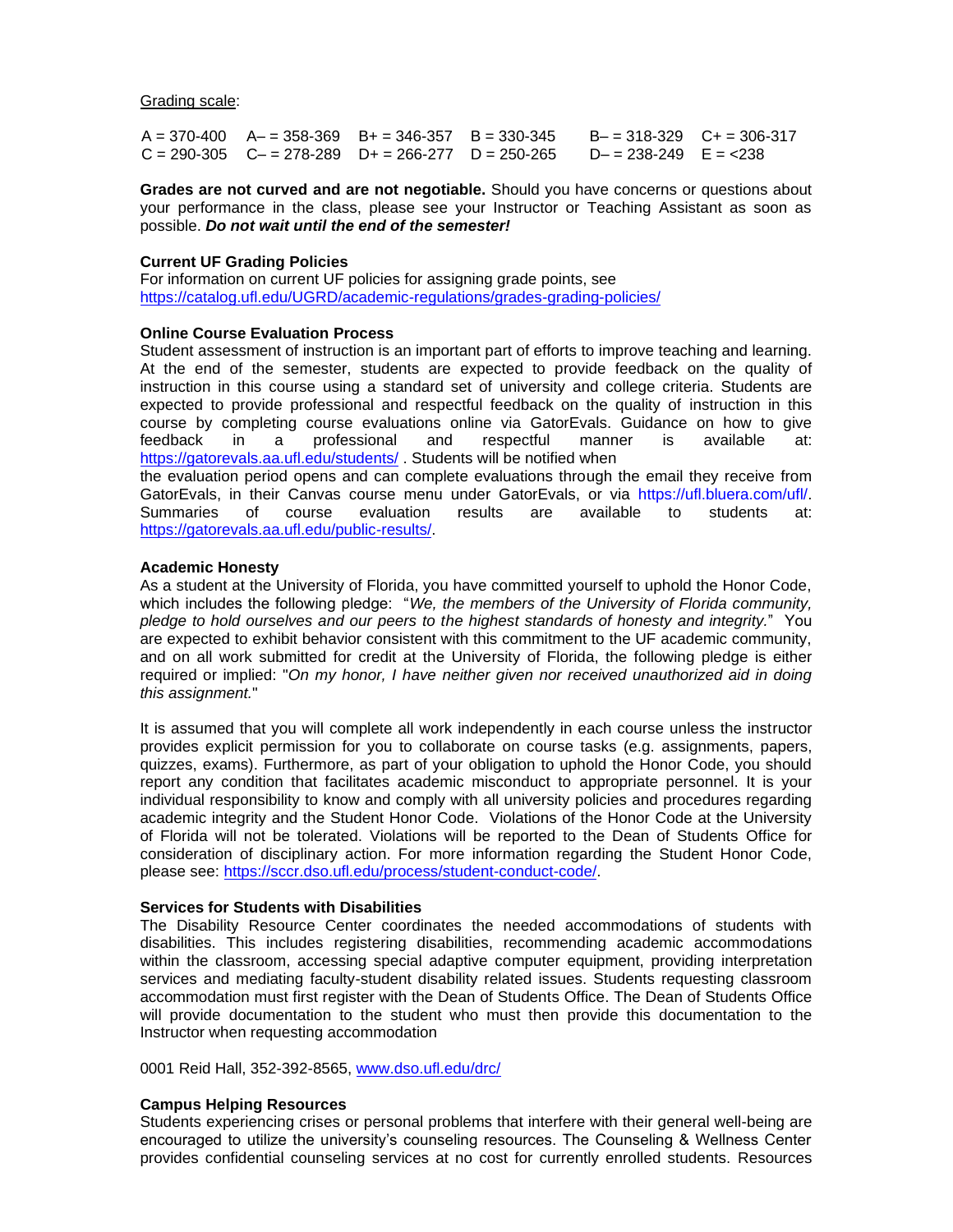are available on campus for students having personal problems or lacking clear career or academic goals, which interfere with their academic performance.

• **University Counseling & Wellness Center**, 3190 Radio Road, 352-392-1575, [www.counseling.ufl.edu/cwc/](http://www.counseling.ufl.edu/cwc/) Counseling Services Groups and Workshops Outreach and Consultation Self-Help Library Training Programs Community Provider Database

- **Career Resource Center**, First Floor JWRU, 392-1601, [www.crc.ufl.edu/](http://www.crc.ufl.edu/)
- **U Matter We Care**,<https://umatter.ufl.edu/>
- **Career Connections Center**, First Floor JWRU, 392-1601, [https://career.ufl.edu/.](https://career.ufl.edu/)

#### **Student Complaints:**

• Residential Course: [https://sccr.dso.ufl.edu/policies/student-honor-code-student](https://sccr.dso.ufl.edu/policies/student-honor-code-student-conduct-code/)[conduct-code/.](https://sccr.dso.ufl.edu/policies/student-honor-code-student-conduct-code/)

• Online Course:<https://distance.ufl.edu/student-complaint-process/>

### **Software Use**

All faculty, staff and students of the university are required and expected to obey the laws and legal agreements governing software use. Failure to do so can lead to monetary damages and/or criminal penalties for the individual violator. Because such violations are also against university policies and rules, disciplinary action will be taken as appropriate.

## **Other Information**

Lecture materials and other information are the property of the University of Florida and the course instructor and may not be used for any commercial purpose. Students found in violation may be subject to disciplinary action under the University's Student Conduct Code. Only students formally registered for the course are permitted to attend lectures and take exams.

*We the members of the University of Florida community pledge to hold ourselves and our peers to the highest standards of honesty and integrity.*

# **CLASS SCHEDULE NEXT PAGE**